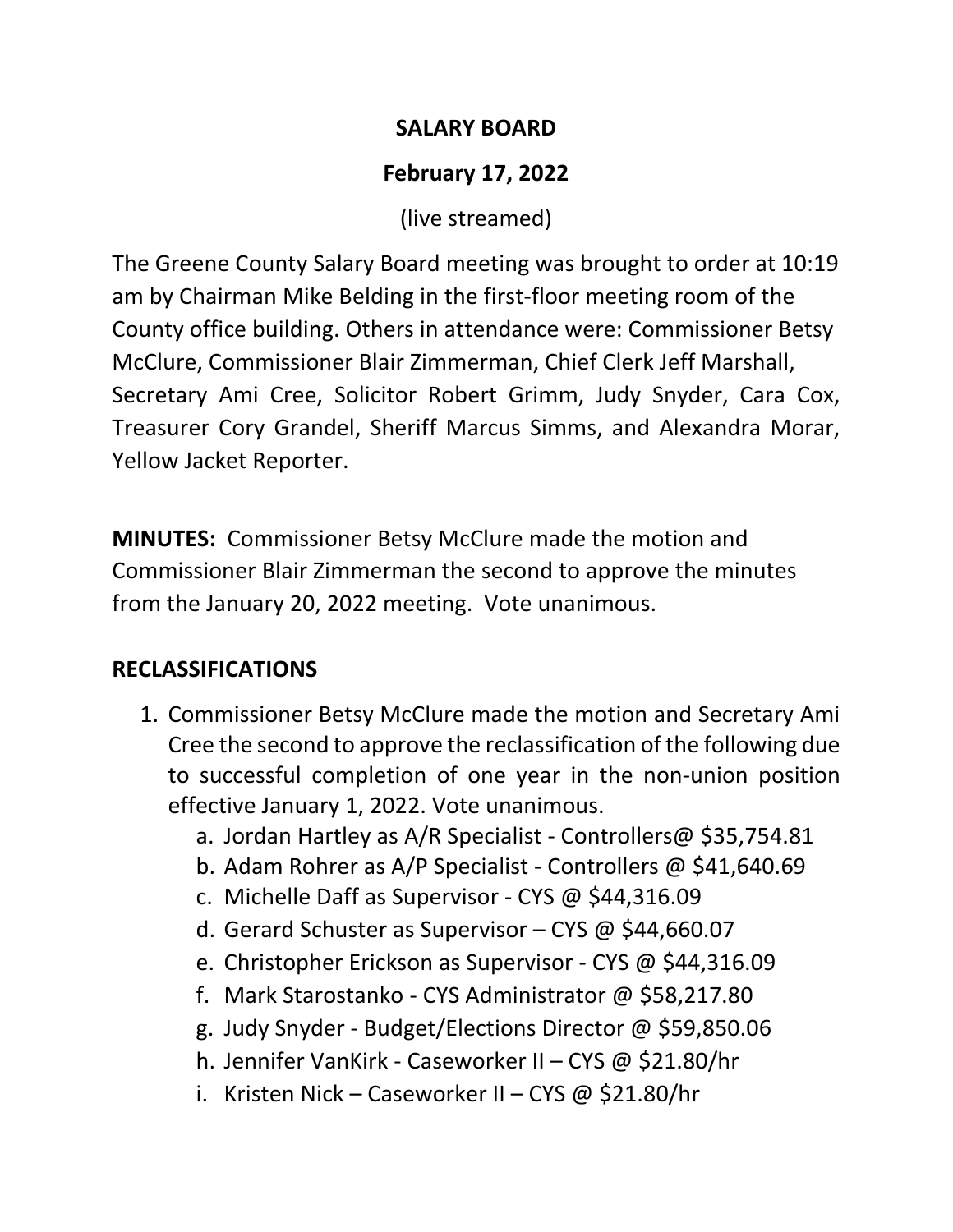- j. Crystal Walters First Deputy (2) Clerk of Courts @ \$30,862.65
- k. Richard Cleveland Director County Development @ \$89,973.16
- l. Cara Cox as Human Resources Director @ \$51,448.76
- m.Morgan Sholtis as HR Specialist 1 @ \$32,964.75
- n. Christine Barnhart Caseworker II HS @ \$ 21.98/hr
- o. Susan Fox Caseworker HS @ \$ 21.96/hr
- p. John Fox Drug & Alcohol Administrator @ \$56,864.26
- q. John Nilson Lieutenant Jail @ \$53,835.60
- r. William Strope Lieutenant Jail @ \$51,826.32
- s. Brian Kirby due Lieutenant Jail @ \$41,976.48
- t. James Moore Recreation Director P&R @ \$60,926.23
- u. James Kelly Planning Director Planning @ \$59,418.72
- v. Lisa Snider District Director Soil Conservation @ \$77,663.04
- w. Lindsay Kozlowski District Manager Soil Conservation @ \$60,559.59
- x. April Morris Fiscal Manager Soil Conservation @ \$42,806.40
- 2. Commissioner Betsy McClure made the motion and Commissioner Blair Zimmerman the second to approve the reclassification of the following due to successful completion of one year in the nonunion position effective. Effective January 19, 2022. Vote unanimous.
	- a. Morgan Riley Caseworker I CYS @ \$20.08/hr
	- b. Gianna Pugliano Caseworker I CYS @ \$20.08/hr
- 3. Commissioner Betsy McClure made the motion and Secretary Ami Cree the second to approve the reclassification of the following due to successful completion of one year in the non-union position effective. Effective February 7, 2022. Vote unanimous.
	- a. Jerad Cline Deputy Warden Jail  $\omega$  \$55,714.93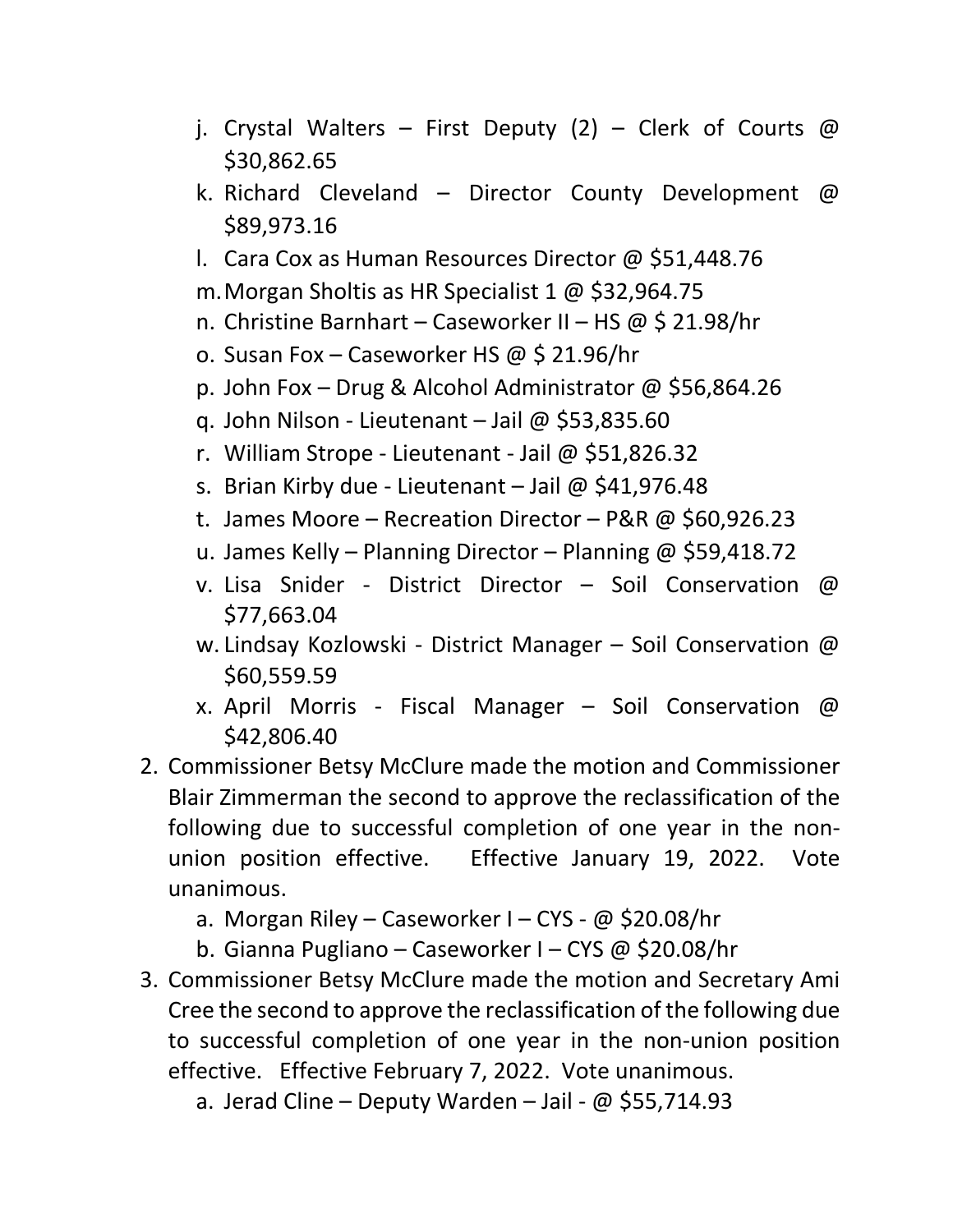- 4. Commissioner Betsy McClure made the motion and Commissioner Blair Zimmerman the second to approve the reclassification of the following due to successful completion of one year in the nonunion position effective. Effective February 14, 2022. Vote unanimous.
	- a. Margaret Keruskin Caseworker I CYS @ \$20.08/hr
- 5. Commissioner Betsy McClure made the motion and Secretary Ami Cree the second to approve the reclassification of the following due to successful completion of one year in the non-union position effective. Effective February 24, 2022. Vote unanimous.
	- a. Alyssa Hanley IDD Caseworker II HS @ \$22.51/hr

### **COMMISSIONERS UNIT**

1. Commissioner Betsy McClure made the motion and Commissioner Blair Zimmerman the second to approve the transfer of Judy Snyder to regular full time Budget Director/Assistant Chief Clerk, Commissioners Finance @ \$59,850.06 effective January 18, 2022. Vote unanimous.

#### **CDBG**

1. Commissioner Betsy McClure made the motion and Secretary Ami Cree the second to approve the promotion of Nicole Mickens to regular full time CDBG Manager, County Development @ \$17.25/hr (MG PG 5) effective January 24, 2022. Vote unanimous.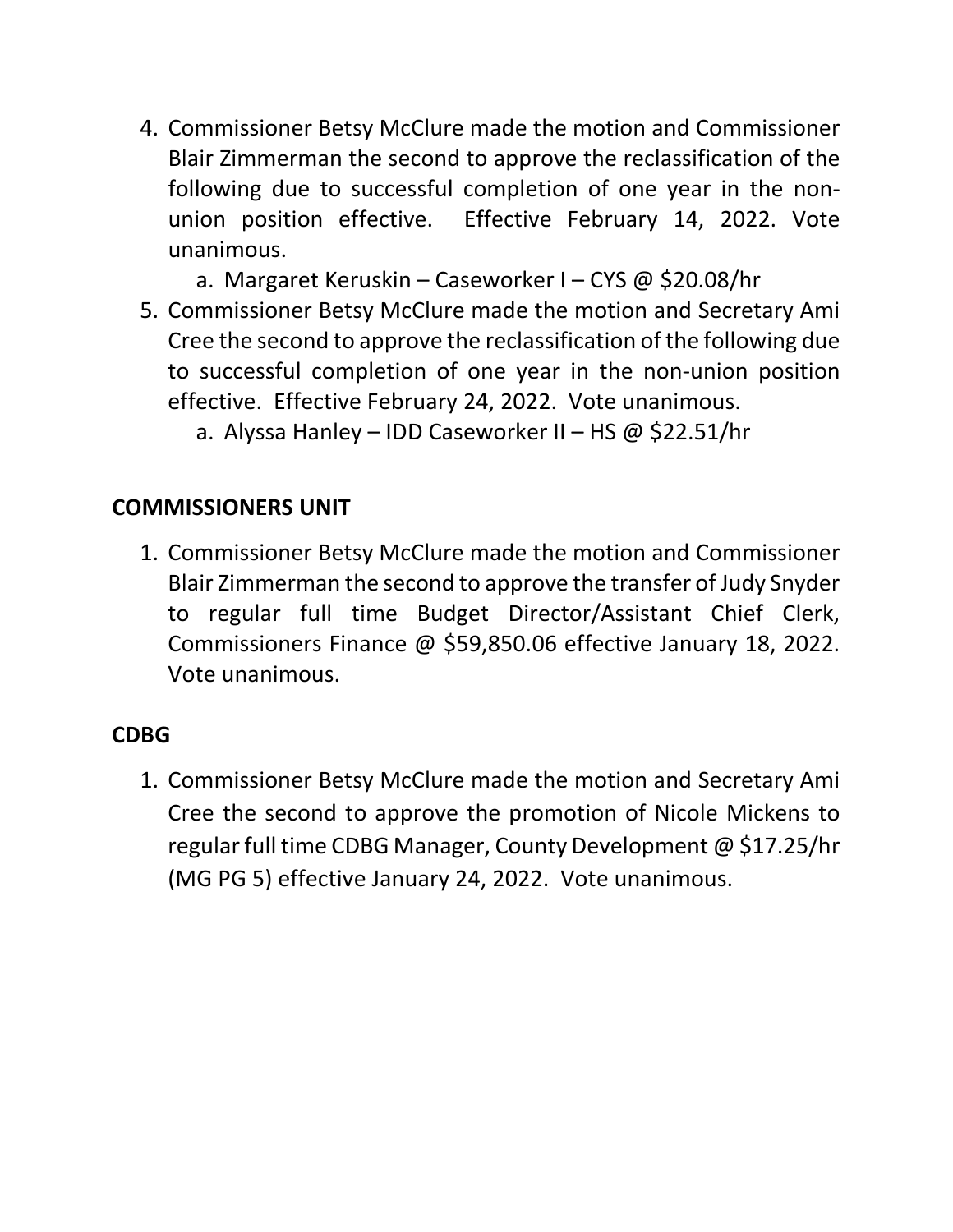- 1. Commissioner Betsy McClure made the motion and Commissioner Blair Zimmerman the second to approve the hiring of Alexis Kirshy as regular full time Caseworker I, Children & Youth Services @ \$18.80/hr (UMWA HS CYS) effective October 12, 2021. Vote unanimous.
- 2. Commissioner Betsy McClure made the motion and Secretary Ami Cree the second to approve the temporary transfer of Abigail Stagesin, Caseworker, Children & Youth Services to part time status effective January 1, 2022. Vote unanimous.
- 3. Commissioner Betsy McClure made the motion and Commissioner Blair Zimmerman the second to approve the promotion of Alisha King to regular full time Administrative Assistant/Managed Care Coordinator @ \$13.50/hr (MG PG 1) effective January 5, 2022. Vote unanimous.
- 4. Commissioner Betsy McClure made the motion and Secretary Ami Cree the second to approve the resignation of Susan Kress, regular full time Caseworker I, Children & Youth Services effective January 24, 2022. Vote unanimous.
- 5. Commissioner Betsy McClure made the motion and Commissioner Blair Zimmerman the second to approve the hiring of Aimee Gillispie as regular full time Caseworker I, Children & Youth Services @ \$18.80/hr (UMWA HS/CYS) effective January 24, 2022. Vote unanimous.
- 6. Commissioner Betsy McClure made the motion and Secretary Ami Cree the second to approve the resignation of Abigail Stagesin, regular part time Caseworker, Children & Youth effective February 23, 2022. Vote unanimous.
- 7. Commissioner Betsy McClure made the motion and Commissioner Blair Zimmerman the second to approve the resignation of Erick

## **CYS**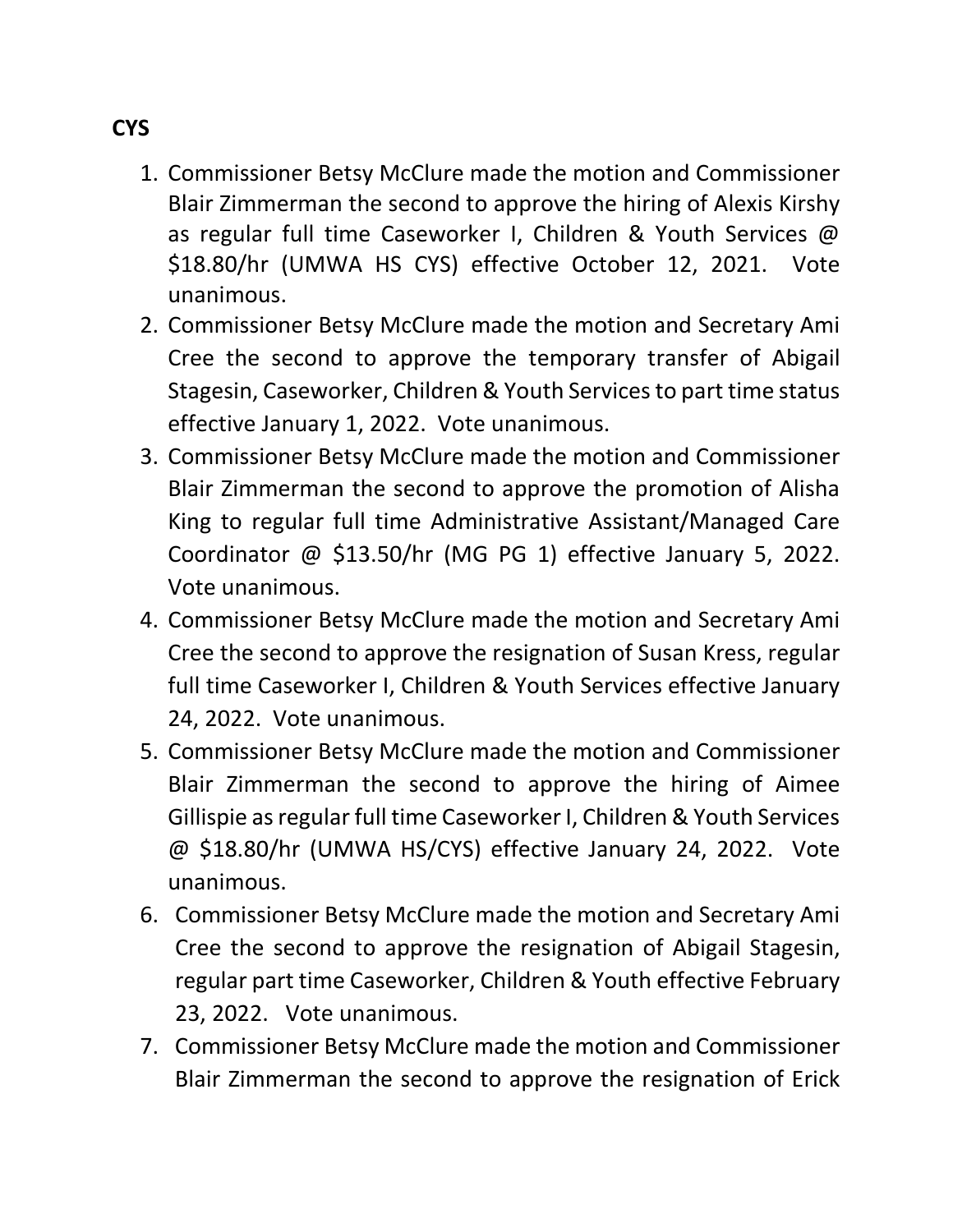Rigby, regular full time Solicitor, Children & Youth Services effective February 25, 2022. Vote unanimous.

## **COURTS**

1. Commissioner Betsy McClure made the motion and Secretary Ami Cree the second to approve the termination of John Richards, regular full time Custody Hearing Officer, Courts effective February 11, 2022. Vote unanimous.

## **ELECTIONS**

1. Commissioner Betsy McClure made the motion and Commissioner Blair Zimmerman the second to approve the promotion of Kelli Haines to regular full time Elections Director @ \$34,543.26/yr (MG PG 6 Exempt) effective January 24, 2022. Vote unanimous.

### **HUMAN RESOURCES**

1. Commissioner Betsy McClure made the motion and Secretary Ami Cree the second to approve the removal of Cassidy Chambers, Intern for Human Resources, from payroll due to end of temporary employment effective March 17, 2022. Vote unanimous.

#### **HUMAN SERVICES**

- 1. Commissioner Betsy McClure made the motion and Commissioner Blair Zimmerman the second to approve the resignation of Emily Luckey, regular full time Caseworker I, Human Services effective February 4, 2022. Vote unanimous.
- 2. Commissioner Betsy McClure made the motion and Secretary Ami Cree the second to approve the resignation of Melanie Davis, regular full time Family Support Partner, Human Services effective February 23, 2022. Vote unanimous.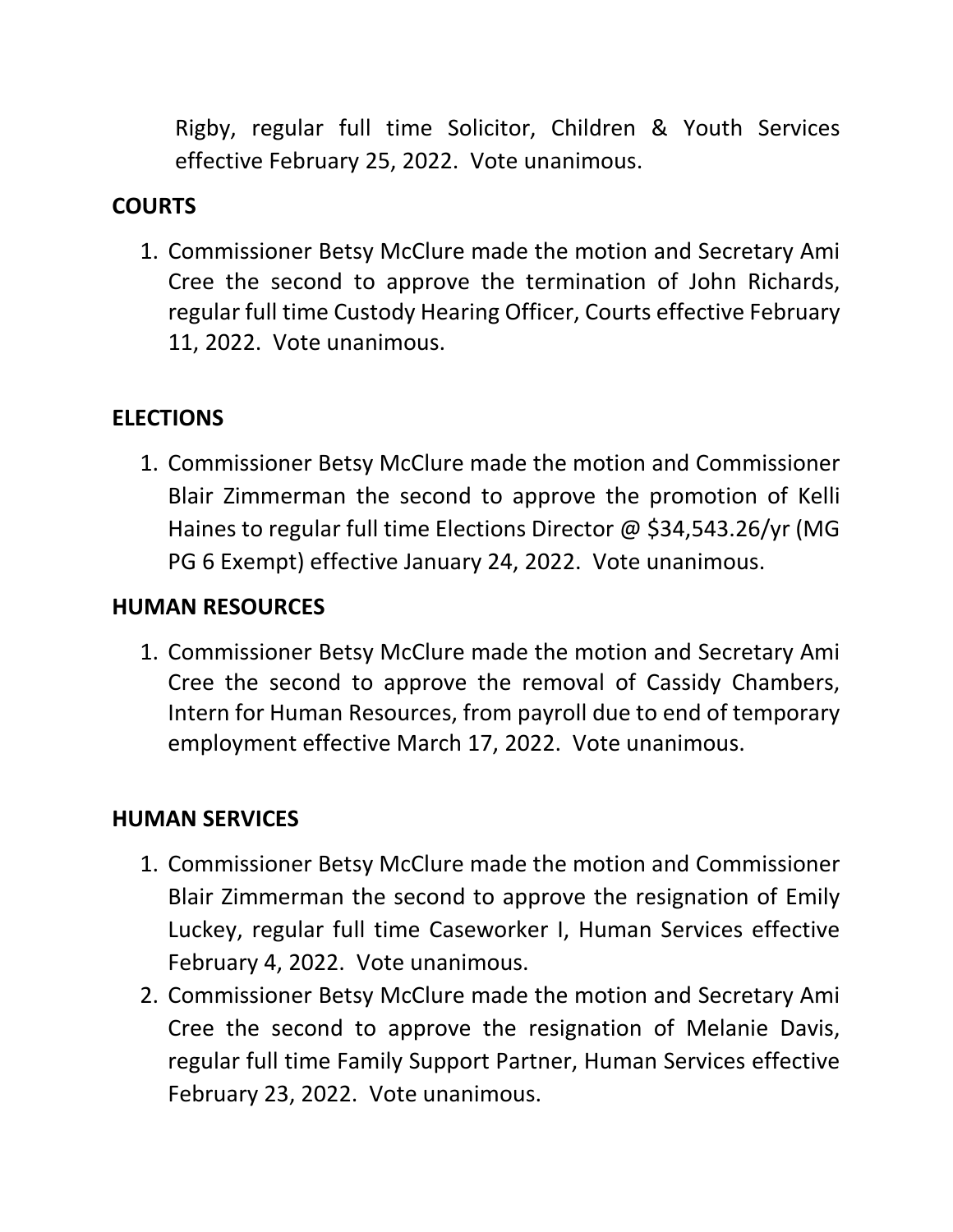3. Commissioner Betsy McClure made the motion and Commissioner Blair Zimmerman the second to approve the retirement of Mary Kalaski, regular full time Van Driver II, Transportation effective February 25, 2022. Pay all applicable leave balances including sick time @ \$50/day and a \$6,000 severance. Vote unanimous.

## **IDA**

1. Commissioner Betsy McClure made the motion and Secretary Ami Cree the second to approve the promotion of Constance Bloom to regular full time Manager, Industrial Development Authority @ \$17.25/hr (MG PG 5) effective January 24, 2022. Vote unanimous.

### **JAIL**

- 1. Commissioner Betsy McClure made the motion and Commissioner Blair Zimmerman the second to approve the resignation of Garrett Gumbarevic, regular full time Corrections Officer, Jail effective January 23, 2022. Vote unanimous.
- 2. Commissioner Betsy McClure made the motion and Secretary Ami Cree the second to approve the hiring of Nicholas Jones as regular full time Corrections Officer, Jail @ \$15.77/hr (SEIU JAIL) effective January 24, 2022. Vote unanimous.
- 3. Commissioner Betsy McClure made the motion and Commissioner Blair Zimmerman the second to approve the hiring of Jonathan Davis as casual Corrections Officer, Jail @ \$12.77/hr effective January 24, 2022. Vote unanimous.
- 4. Commissioner Betsy McClure made the motion and Secretary Ami Cree the second to approve the resignation of Robert Wilson, regular full time Corrections Officer, Jail effective February 14, 2022. Vote unanimous.
- 5. Commissioner Betsy McClure made the motion and Commissioner Blair Zimmerman the second to approve the hiring of John Struble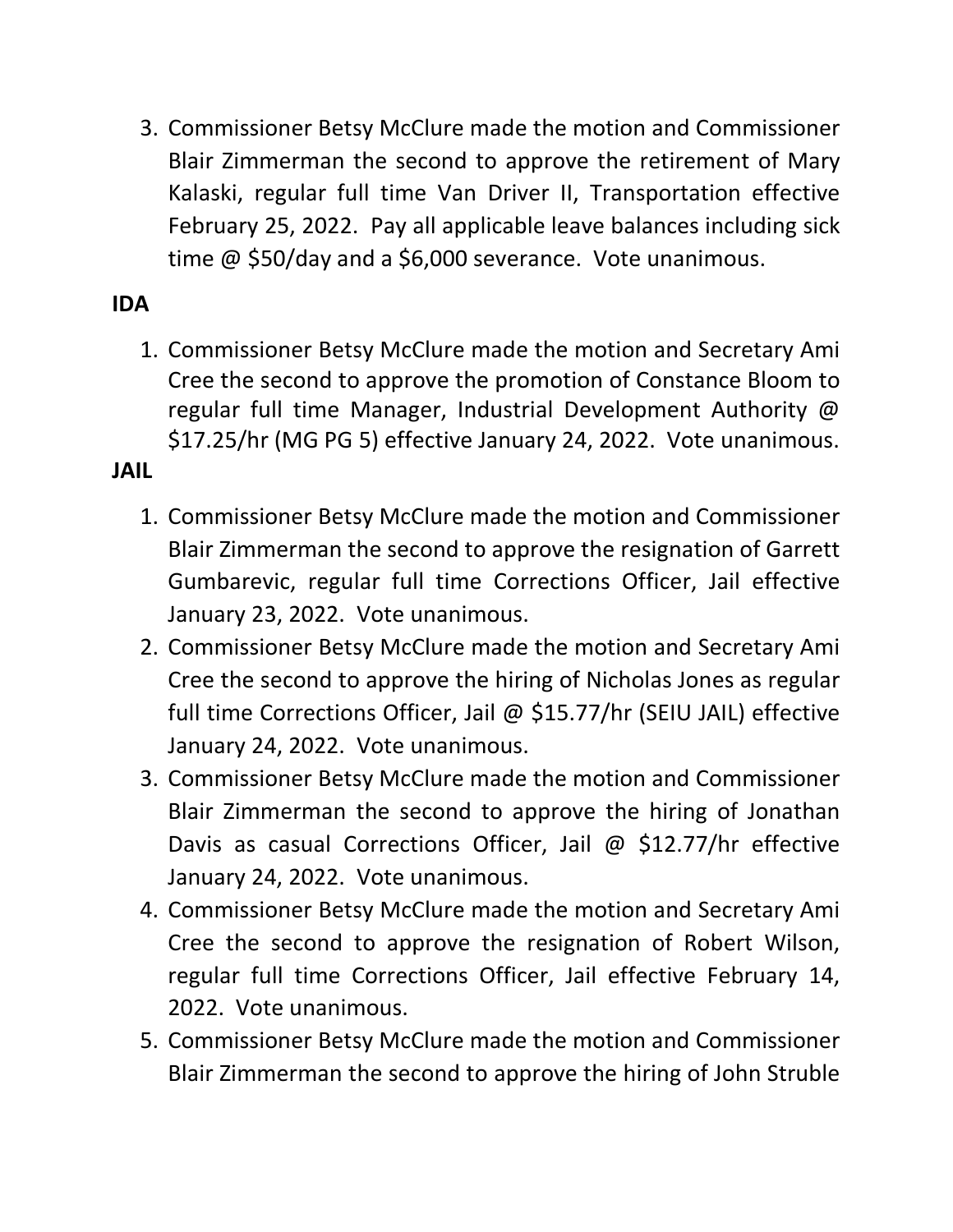as regular full time LPN, Jail @ \$20.00/hr (SEIU Jail) effective February 17, 2022. Vote unanimous.

- 6. Commissioner Betsy McClure made the motion and Secretary Ami Cree the second to approve the pay increase of Pamela White, regular full time LPN II, Jail @ \$23.86/hr (SEIU Jail) effective February 17, 2022. Vote unanimous.
- 7. Commissioner Betsy McClure made the motion and Commissioner Blair Zimmerman the second to approve the promotion of Ean Shaffer to regular full time Corrections Officer @ \$15.77/hr (SEIU Jail) effective February 20, 2022. Vote unanimous.

### **MAINTENANCE**

1. Commissioner Betsy McClure made the motion and Secretary Ami Cree the second to approve the removal from payroll Jeffrey Novak, Director of Maintenance effective December 25, 2021. Vote unanimous.

### **PLANNING**

1. Commissioner Betsy McClure made the motion and Commissioner Blair Zimmerman the second to approve the hiring of Gabrielle Neubert, seasonal Intern, Planning Department @ \$10.00/hr effective January 18, 2022. Vote unanimous.

### **SHERIFF**

- 1. Commissioner Betsy McClure made the motion and Secretary Ami Cree the second to approve the resignation of Lori Burkholder, regular full time Security Officer, Sheriff's Office effective February 10, 2022. Vote unanimous.
- 2. Commissioner Betsy McClure made the motion and Commissioner Blair Zimmerman the second to approve the hiring of Tiffany Hague